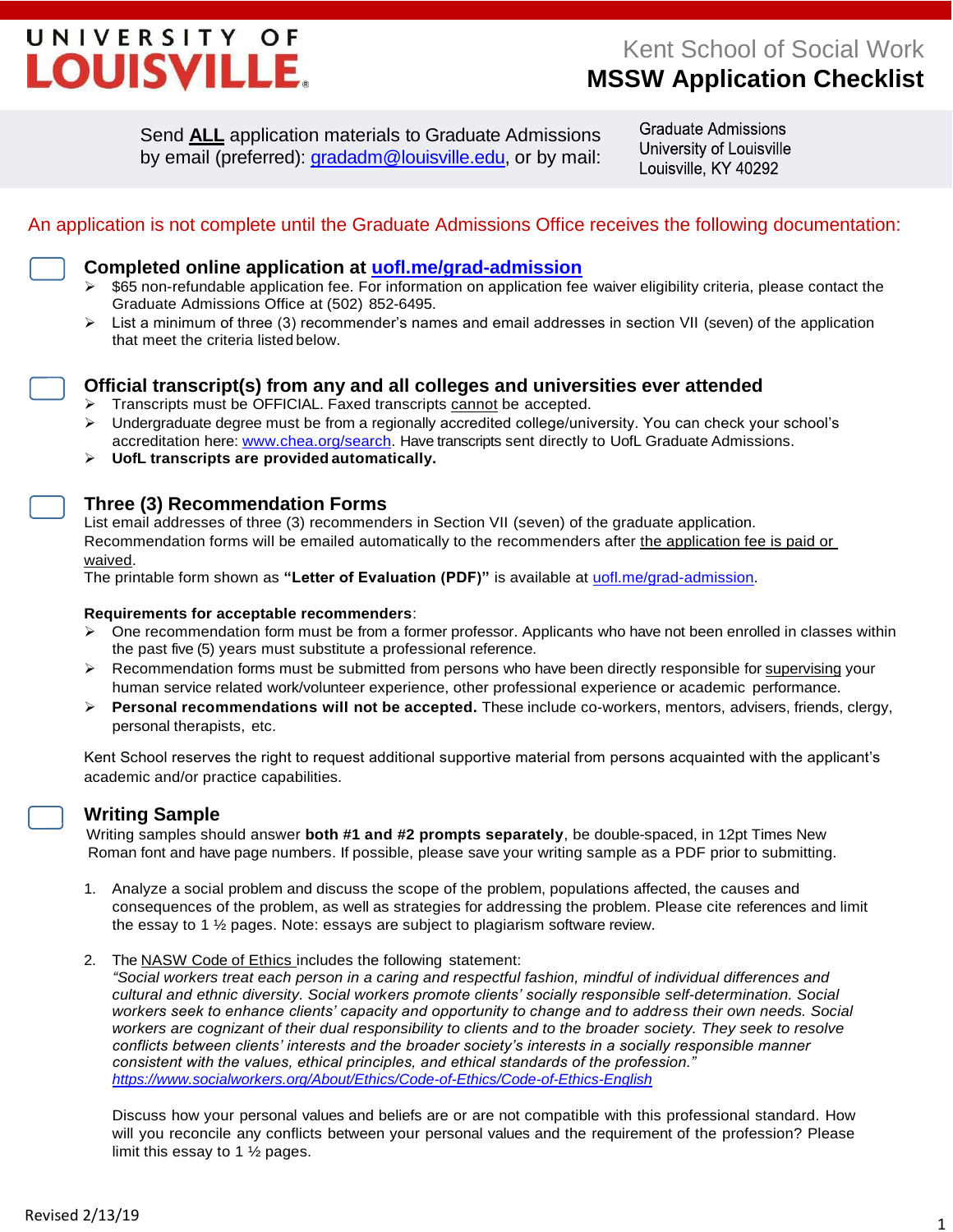# Kent School of Social Work **MSSW Application Checklist**

- 3. **For Advanced Standing Students (30 hr) applying to a specialization:** Write a separate 2-3 page essay following the writing sample that discusses your interest in the specialization, past experience, need for professional development and how it will further your educational goals.
- 4. **For CFT specialization applicants (on campus applicants only)**: Please see additional essay requirements on the CFT section of Kent's website at [www.louisville.edu/kent a](http://www.louisville.edu/kent)nd email [Danette.Baker@louisville.edu w](mailto:Danette.Baker@louisville.edu)ith questions.

# **Addendum to Writing Sample**

#### **Required for applicants with incoming GPA under 3.0**

 $\triangleright$  Provide an Addendum to your writing sample discussing gaps or deficiencies in your academic record, or explanation of any previous academic review. Include planned strategies for maintaining the required 3.0 in Graduate School.

#### **Resume**

Include all current/past employment, volunteer and internship experience.



#### **Completed Agreements Packet**

- **▶ Academic Dishonesty Statement**
- $\triangleright$  Release and Waiver
- Ethical Standards of Behavior Agreement
- Personal Commitment and Synchronous Class Agreement
- > Technology Agreement
- **Practicum Agreement**
- Title IX and Clery Act Acknowledgment
- SONIA Practicum Site Authorization All forms must be completed and signed (electronic signature is acceptable). Agreements Packet can be found here: <http://louisville.edu/kent/admissions-1/mssw-admissions-links/agreements-and-waivers-packet>

# **GRE or MAT required for applicants with incoming GPA under 2.75**

Students with final GPAs under 2.75 must submit a Graduate Record Exam (GRE) or Miller Analogies Test (MAT) scores from within the last five (5) years. More information for GRE can be found at [www.ets.org/gre;](http://www.ets.org/gre) MAT [http://www.pearsonassessments.com/postsecondaryeducation/graduate\\_admissions/mat.html.](https://www.pearsonassessments.com/postsecondaryeducation/graduate_admissions/mat.html)

#### **Information for applicants with incoming GPA of or under 2.5**

The School of Interdisciplinary and Graduate Studies' standards require a minimum cumulative GPA of 2.5, therefore students applying to the Kent School with a GPA of 2.5 or less will rarely be considered. [Contact](mailto:sarah.caragianis@louisville.edu) the MSSW Program at [msswkent@louisville.edu](mailto:msswkent@louisville.edu) to discuss GPA questions/concerns.

#### **Advanced Standing Admissions (BSW applicants only)**

- $\triangleright$  BSW degree from the last seven (7) years earned from a CSWE accredited social work program
- One of three (3) recommendation forms **MUST** be from the director of field education, practicum supervisor or practicum seminar instructor
- $\triangleright$  Copies of final practicum evaluation(s) or fall evaluation if currently in a BSW program. Current UofL BSW student evaluations will be provided automatically
- Preferred cumulative GPA of at least 3.0
- Preferred Social Work GPA of at least 3.25
- **E** IF applying for a specialization, include specialization essay at time of application

Kent School reserves the right to request additional supportive material from persons acquainted with the applicant's academic and/or practice capabilities.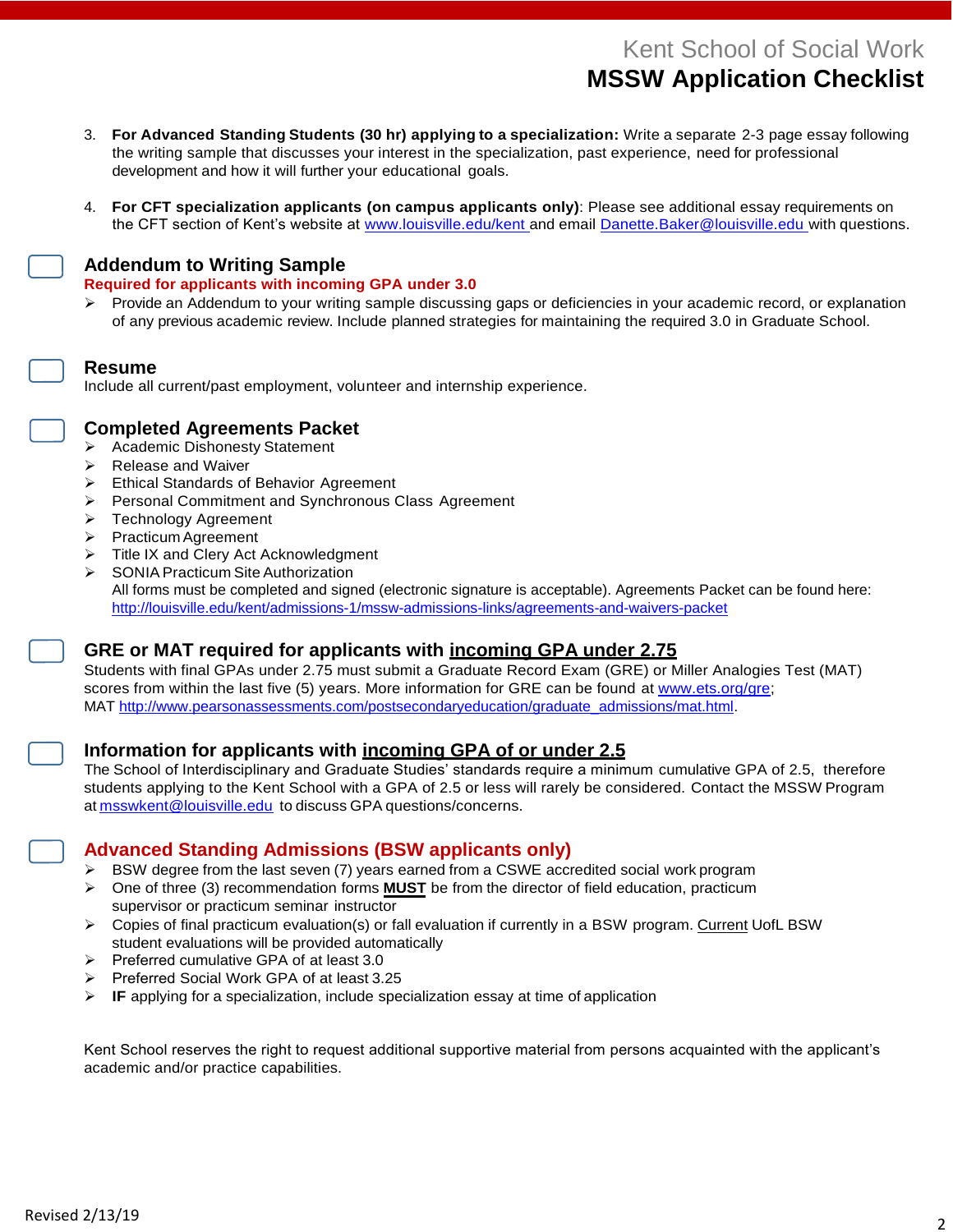# Kent School of Social Work **MSSW Application Checklist**

### **Dual Degree Applications**

# **Available only for campus 60hr Standard MSSW applicants**

If you wish to apply for a dual degree you must also complete the other unit's application process. For more information, please refer to [http://louisville.edu/kent.](http://louisville.edu/kent) Dual degrees are not available to MSSW Online students or Advanced Standing students.

# **Reasonable Accommodations**

#### **Available for Applicants with Disabilities**

For other accommodations that may be needed to successfully complete practicum, the applicant should consult with Kent's Director of Field Education Lynetta Mathis at **Iynetta.mathis@louisville.edu**, before applying to the MSSW program. The focus of the consultation is to assess the likelihood of obtaining and successfully completing a practicum given the applicant's unique accommodations. Successful completion of 900 hours in practicum is a required component of obtaining an MSSW degree. Requests will be considered on a case by case basis and may require referral to and consultation/collaboration with the UofL Disability Resource Center.

# **Practicum Accommodations**

#### **Available for Applicants Living Abroad**

 Applicants who live outside of the U.S will need to consult with Kent's Director of Field Education Lynetta Mathis at [lynetta.mathis@louisville.edu](mailto:lynetta.mathis@louisville.edu) in advance of applying to the MSSW program to ensure the feasibility of meeting practicum placement requirements in accordance with CSWE policies. Only US citizens living abroad will be considered for MSSW Online study at this time.

#### **International Applicants Important Information:**

All MSSW candidates who completed their undergraduate degrees outside the US are required to have their transcripts evaluated by the credential evaluation service World Education Services, Inc., at [http://www.wes.org](http://www.wes.org/) or Educational Credential Evaluators at [http://www.ece.org.](http://www.ece.org/)

- $\triangleright$  Any candidate may be required to participate in a brief telephone interview as part of the admission process.
- $\triangleright$  Candidates who are required to complete an I-20 form should note that they will be placed in a practicum program as part of theireducation.
- $\triangleright$  After candidates are admitted to the campus program, they must contact UofL's International Center to determine if any other immigration documentation is necessary to begin the practicum.
- $\triangleright$  ALL candidates: If English is not the primary language:
	- o Must show English language proficiency by demonstration of a specified level of proficiency on the TOEFL examination **or** IELTS examination **or** providing an official transcript from an acceptable English language institution.
	- $\circ$  Minimum TOEFL scores: 550 on the paper-based exam or 213 on the computer-based exam, or 79-80 on Internetbased TOEFL is required. For more information, review the TOEFL website: [www.ets.org/toefl.](https://www.ets.org/toefl)
	- o Minimum IELTS score: 6.5. For more information, review the IELTS website: [www.ielts.org/.](https://www.ielts.org/)
- For more information:
	- o Campus program applicants may visit: [http://graduate.louisville.edu/admissions/international-admissions](http://graduate.louisville.edu/admissions/international-admissions-%20requirements.html)[requirements.html.](http://graduate.louisville.edu/admissions/international-admissions-%20requirements.html)
	- o Online [program](file:///C:/Users/ledorm01/AppData/Local/Microsoft/Windows/INetCache/Content.Outlook/OSS7EKJQ/Online%20program) applicants may visit: [http://louisville.edu/online/admissions/international-students.](http://louisville.edu/online/admissions/international-students)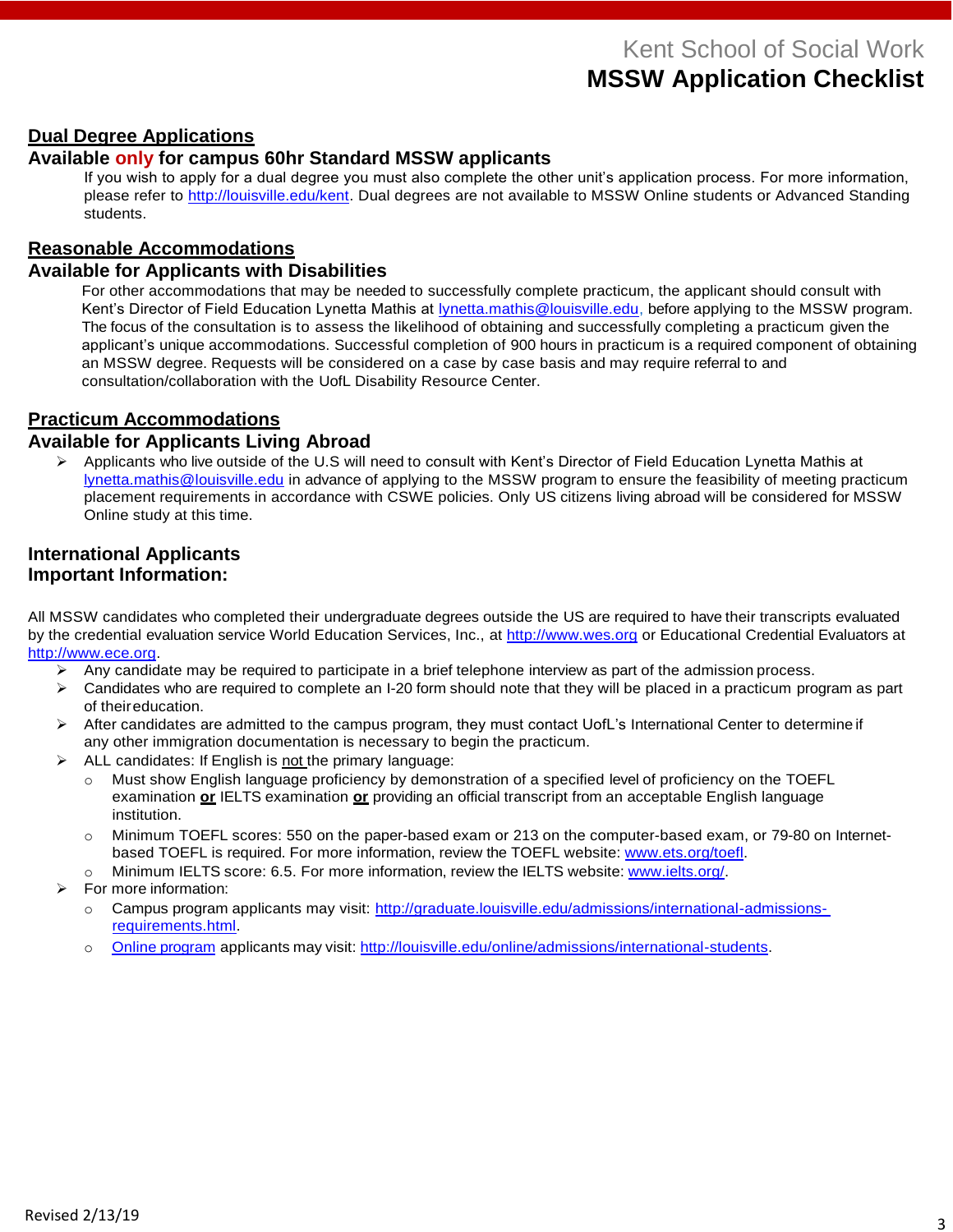# Kent School of Social Work **MSSW Application Checklist**

# **MSSW Application Deadlines**

Applications submitted past desired deadline may be considered on a case-by-case basis.

Please contact **msswkent@louisville.edu** for on campus program options or **online@louisville.edu** for online program options.

| <b>Advanced Standing 30 hour MSSW program</b>                                                                                                                                                                                                                                                                                                                      |                                                                                                                                                                                                                                                                                                                                                                                                                                                                                        |
|--------------------------------------------------------------------------------------------------------------------------------------------------------------------------------------------------------------------------------------------------------------------------------------------------------------------------------------------------------------------|----------------------------------------------------------------------------------------------------------------------------------------------------------------------------------------------------------------------------------------------------------------------------------------------------------------------------------------------------------------------------------------------------------------------------------------------------------------------------------------|
| (Only applicants who earned a BSW within the last seven years are eligible)                                                                                                                                                                                                                                                                                        |                                                                                                                                                                                                                                                                                                                                                                                                                                                                                        |
| <b>On-Campus Program</b>                                                                                                                                                                                                                                                                                                                                           | <b>Online Program</b>                                                                                                                                                                                                                                                                                                                                                                                                                                                                  |
| December 15<br>➤<br>Specialization applicants<br>Summer or Fall start<br><b>February 28</b><br>$\triangleright$ Summer start applicants<br>Specialization applicants "may" be considered on a<br>⋗<br>case by case basis if space allows & an appropriate<br>practicum is available<br><b>May 30</b><br>Fall start applicants<br>September 30<br>Spring start<br>➤ | December 15<br>Specialization applicants--summer or fall start<br>Applicants outside Kentucky<br><b>February 28</b><br>Summer start applicants<br>Specialization applicants "may" be considered on a<br>➤<br>case by case basis if space allows & an appropriate<br>practicum is available<br>Applicants outside Kentucky "may" be considered if<br>an appropriate practicum is available<br><b>May 30</b><br>Fall start applicants in state only<br>September 30<br>Spring start<br>➤ |
| <b>Regular 60 hour MSSW program</b>                                                                                                                                                                                                                                                                                                                                |                                                                                                                                                                                                                                                                                                                                                                                                                                                                                        |
| <b>On-Campus Program</b>                                                                                                                                                                                                                                                                                                                                           | <b>Online Program</b>                                                                                                                                                                                                                                                                                                                                                                                                                                                                  |
| December 15<br>81hr Couple and Family Therapy<br>➤<br>specialization applicants                                                                                                                                                                                                                                                                                    | December 15<br>Applicants outside Kentucky desiring a<br>2 year plan                                                                                                                                                                                                                                                                                                                                                                                                                   |

**February 28**

**September 30**

time

**May 30**

 $\triangleright$  Summer start applicants

 $\triangleright$  Applicants outside Kentucky desiring a 3 year plan

 $\triangleright$  Spring start applicants – 2.5 year plans only at this

 $\triangleright$  Fall start applicants

**February 28**

**September 30**

**May 30**

 $\triangleright$  Summer start applicants

 $\triangleright$  Spring start applicants – 2.5 year plans only at this

 $\triangleright$  Fall start applicants

time